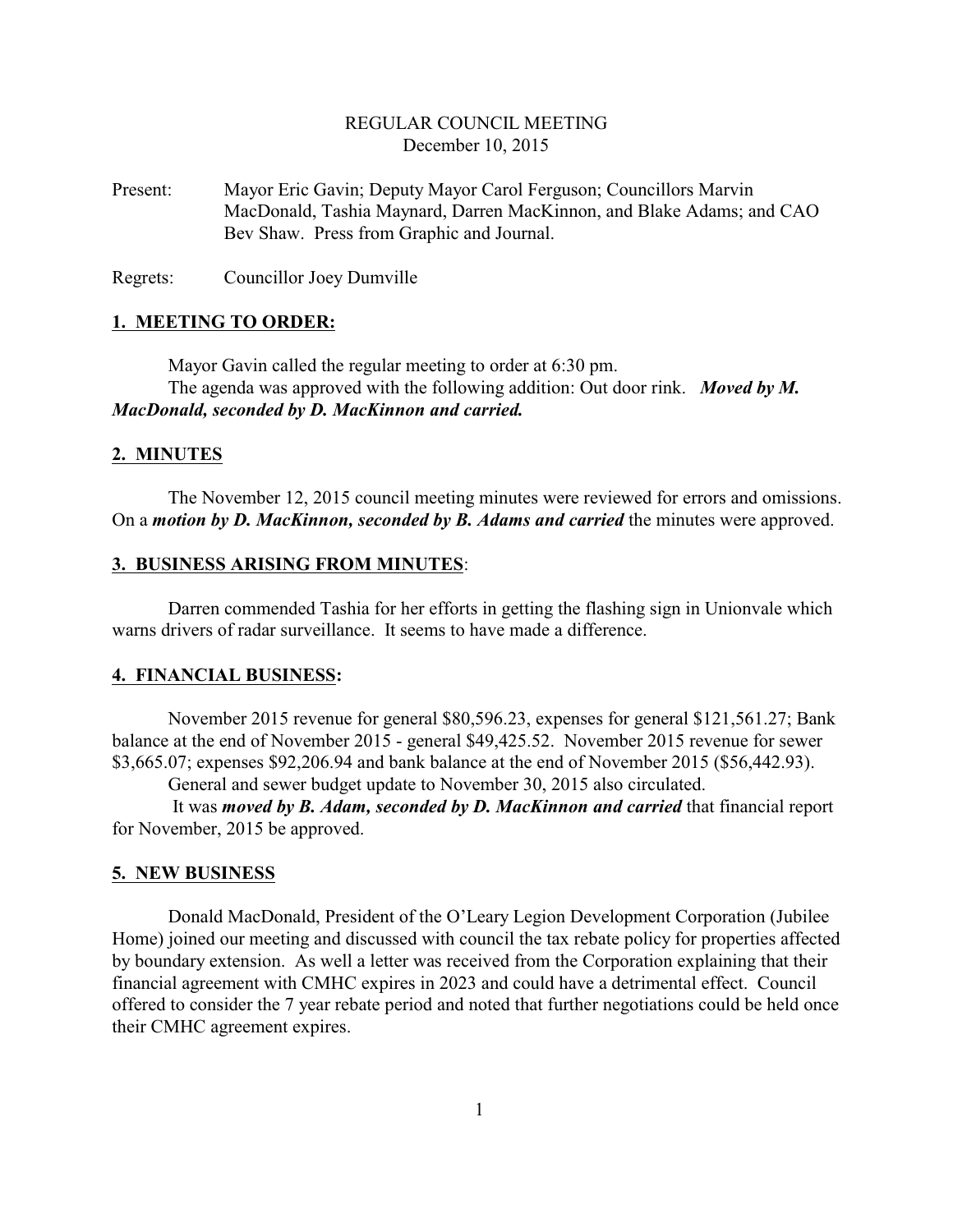*1. Mayor's report* - Eric reported attending the wastewater workshop in Charlottetown and the FPEIM semi annual meeting in Tignish. Also mentioned that Dale attended a two day workshop in Moncton on wastewater operating systems.

2. *Administrator's report -* Bev reported also attending the wastewater workshop and the FPEIM meeting. Applied for Family Violence Prevention grant, had tree trimmed on Bev Makin's property due to interference with sidewalk snow removal, ADIC oil tank replaced, met with 55+ Games committee as we're hosting this year, and purchased a new phone for Dale. Overtime for Bev - 3 hours; Dale - 93 hours. Bev plans to take a week of holidays next week.

### *3. Reports from Departments*

*Development & Tourism* - Blake reported that annexation process is ongoing and that he and Eric met with the committee that is researching the long term care facility for O'Leary.

*Fire Protection* - Chief's report for November circulated. The department responded to 3 emergency calls during the month, two being motor vehicle crashes. Also reminded Council of their Christmas party on Dec.  $12<sup>th</sup>$ .

*Police* - RCMP for November circulated. No member attended the meeting.

*Recreation -* Jeff's report circulated to Council. Darren reported that the hockey tournament was a tremendous success as well as certain events during the Christmas Party Weekend. The volunteer appreciation evening went well even though numbers were low.

Darren and Jeff discussed an outdoor rink with locals offering to help maintain and the donation of tarp and boards. *Moved by M. MacDonald, seconded by C. Ferguson and carried* that the Town proceed with the rink at the tennis court and depending on volunteer assistance from the Fire Department for flooding and donation of tarp and boards.

Darren presented a recommendation that Council mandate our Recreation Department to conduct a survey/research of the Town's recreational facilities and programs, looking at areas that support economic spin offs and make efficient use of our existing facilities and programs, to identify new opportunities/markets and discover funding programs. *Moved by D. MacKinnon, seconded by B. Adams and carried* that Council support the concept of having the Recreation Director create a vision plan for O'Leary's recreational programs as a whole in our Town.

Noted that council wants the Christmas trees re-lighted (trees are larger this year and not enough lights on).

Letter received from Dana Harris, Referee in Chief for O'Leary Minor Hockey and Director of Supervisions for Hockey PEI, congratulating the Recreation Department and Town on the successful hosting of recent 18 team hockey tournament.

*Streets & Sidewalks* - Tashia reported the repair of storm drain in front of 540 Main Street where a blockage was causing severe flooding in the area. Also she's still in contact with Dept. Of Highways regarding speed radar. Tashia obtained June 2015 statistics on speeding vehicles on Main Street - good information to have when discussing monitoring by RCMP.

**Sanitation -** Eric reported that sampling is still occurring at the lagoon and Dept of Environment and Ron's Plumbing are still trying to pinpoint the contaminant at the lagoon. Noted that asphalt on Gaspe Road is sinking where sewer main was replaced. To advise engineer.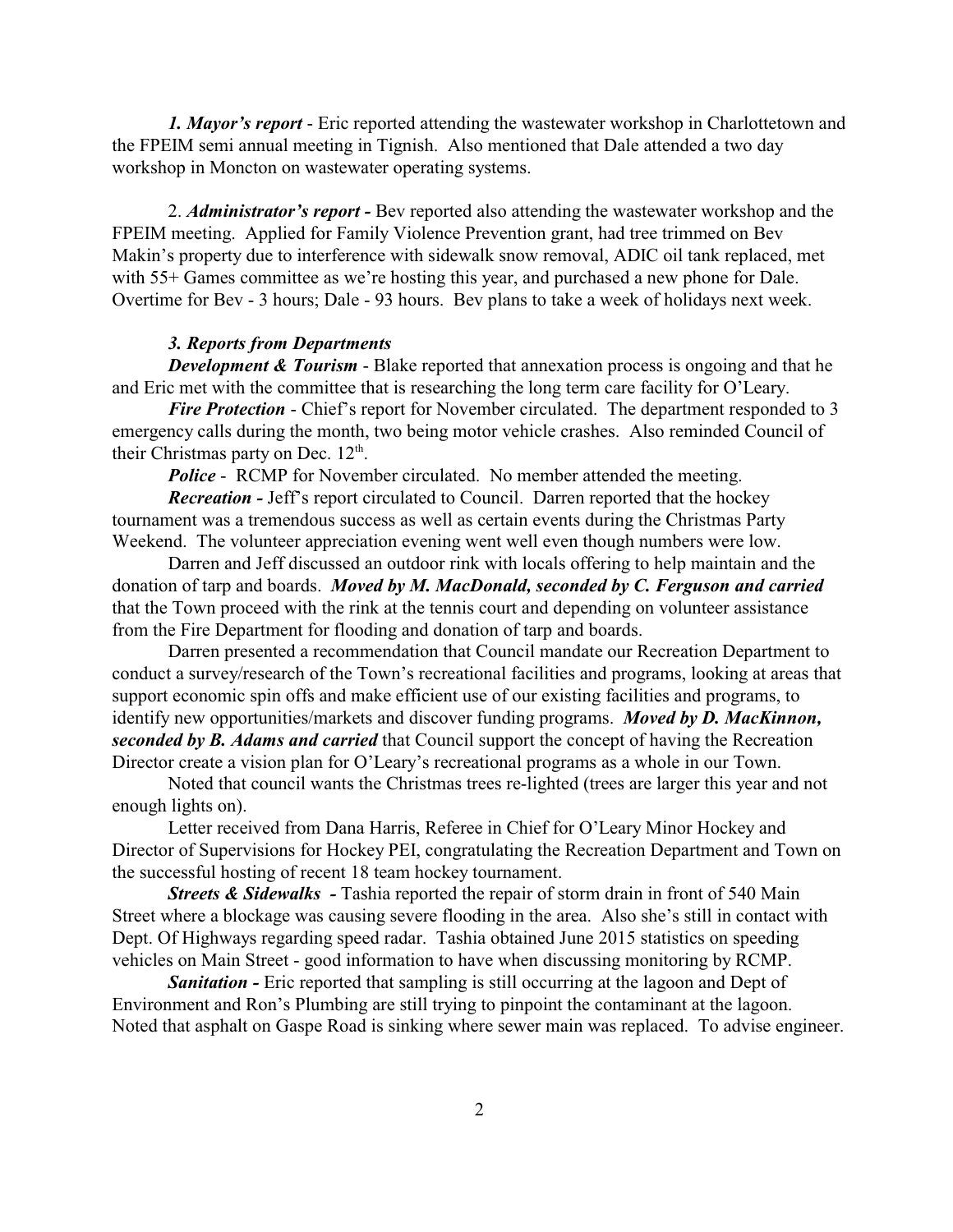*4. Dog Bylaw* - Council wished to add more information to the bylaw therefore will be presented again at the January 2016 meeting.

5. *Motion re boundary extension -* Resolution Regarding Boundary Extension WHEREAS the Town of O'Leary owns land not within Town boundaries described as PID # 43562 and PID # 43661 and it is logical that property owned by the Town be included within municipal boundaries especially since PID # 43661 is designated for residential development by the Town and PID # 43562 being the location of the Town of O'Leary sewer lagoon; WHEREAS properties described as PID # 474593, #42556, #672469, #727859, #43612, and #43505 are located adjacent to or between Town owned property and are included in this annexation proposal;

WHEREAS the O'Leary Town Council has adopted a policy effective immediately that any property owner financially affected by this annexation will receive a municipal tax rebate equal to the increased amount of property taxes as a result of this annexation;

THEREFORE BE IT RESOLVED that a boundary extension application be submitted to the Province of PEI for aforementioned properties outlined in BLUE on attached map. *Moved by B. Adams, seconded by T. Maynard and carried.*

*Moved by M. MacDonald, seconded by D. MacKinnon and carried* that Policy re tax rebates for annexed properties be amended to read "a period of 7 years" instead of 5.

*6. Honorarium policy -* Policy to set standards on meeting attendance and eligibility for honorarium effective January 1, 2016. Eight regular meetings must be attended to be eligible for full honorarium which allows for two missed meetings as we normally have 10 regular meetings per year. A minimum of five regular meetings must be attended to be eligible for prorated honorarium and to retain council seat. Policy approved on a *motion by B. Adams, seconded by D. MacKinnon and carried.*

*7. Design choice & site work for signs -* council described what they'd like to see on sign and Bev to contact Blain for a proof. Location of sign discussed with Council deciding to leave it where its currently located but with some site work. Bev to contact Environment and Transportation for permits if necessary. Council to look at other sites if improving current site is not workable. To send out information to Council by email.

*8. Welcome to PEI ads - Moved by B. Adams, seconded by C. Ferguson and carried* that advertising with Welcome to PEI not be renewed this year.

*9. Battery charger for generator system - Moved by M. MacDonald, seconded by D. MacKinnon and carried* that charger be purchased.

*10. Other business & correspondence:* nil

# **6. COMMITTEE OF THE WHOLE** nil